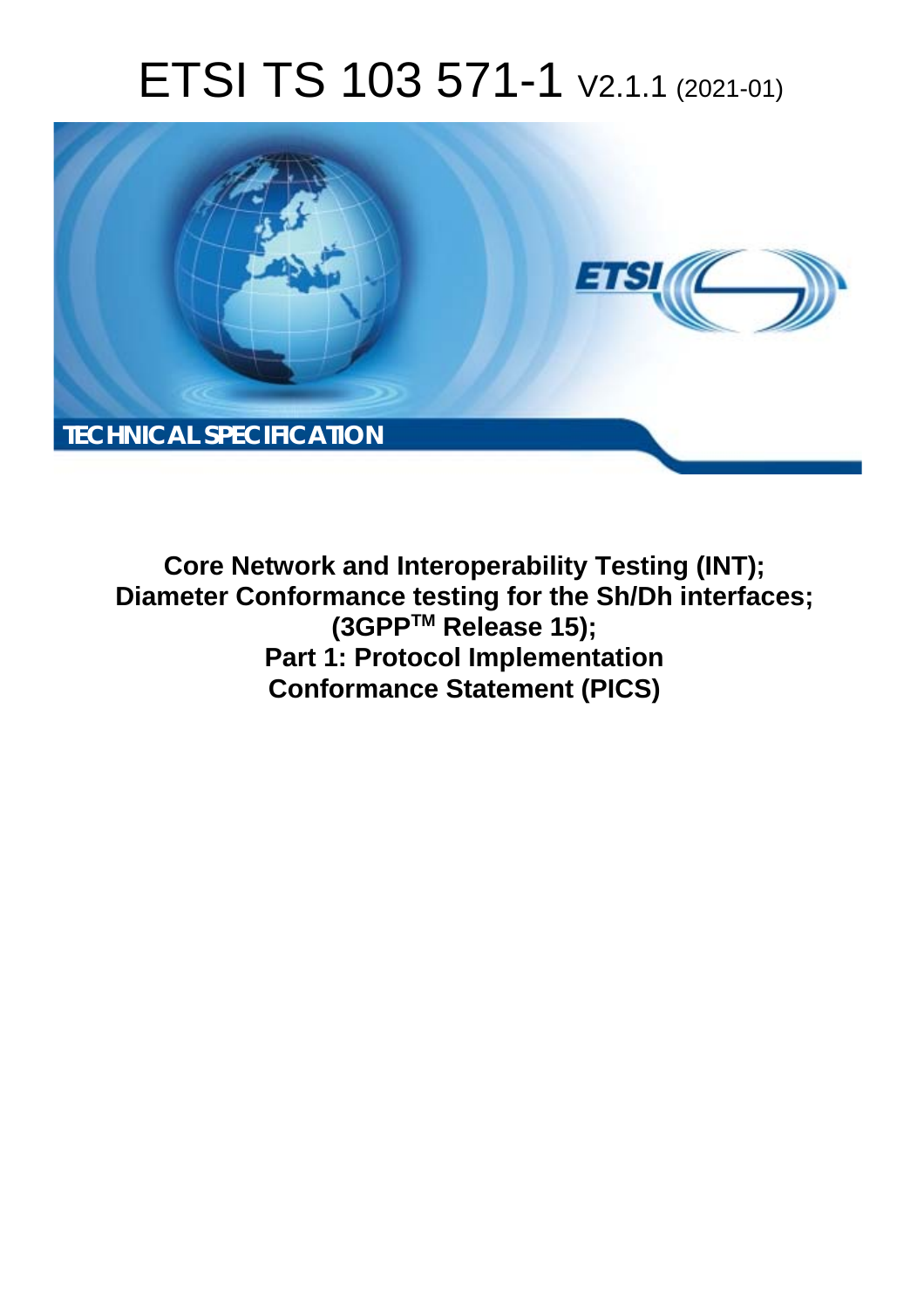Reference RTS/INT-00160-1

Keywords conformance, diameter, PICS, protocol

#### *ETSI*

#### 650 Route des Lucioles F-06921 Sophia Antipolis Cedex - FRANCE

Tel.: +33 4 92 94 42 00 Fax: +33 4 93 65 47 16

Siret N° 348 623 562 00017 - NAF 742 C Association à but non lucratif enregistrée à la Sous-Préfecture de Grasse (06) N° 7803/88

#### *Important notice*

The present document can be downloaded from: <http://www.etsi.org/standards-search>

The present document may be made available in electronic versions and/or in print. The content of any electronic and/or print versions of the present document shall not be modified without the prior written authorization of ETSI. In case of any existing or perceived difference in contents between such versions and/or in print, the prevailing version of an ETSI deliverable is the one made publicly available in PDF format at [www.etsi.org/deliver](http://www.etsi.org/deliver).

Users of the present document should be aware that the document may be subject to revision or change of status. Information on the current status of this and other ETSI documents is available at <https://portal.etsi.org/TB/ETSIDeliverableStatus.aspx>

If you find errors in the present document, please send your comment to one of the following services: <https://portal.etsi.org/People/CommiteeSupportStaff.aspx>

#### *Copyright Notification*

No part may be reproduced or utilized in any form or by any means, electronic or mechanical, including photocopying and microfilm except as authorized by written permission of ETSI. The content of the PDF version shall not be modified without the written authorization of ETSI. The copyright and the foregoing restriction extend to reproduction in all media.

> © ETSI 2021. All rights reserved.

**DECT™**, **PLUGTESTS™**, **UMTS™** and the ETSI logo are trademarks of ETSI registered for the benefit of its Members. **3GPP™** and **LTE™** are trademarks of ETSI registered for the benefit of its Members and of the 3GPP Organizational Partners. **oneM2M™** logo is a trademark of ETSI registered for the benefit of its Members and of the oneM2M Partners. **GSM®** and the GSM logo are trademarks registered and owned by the GSM Association.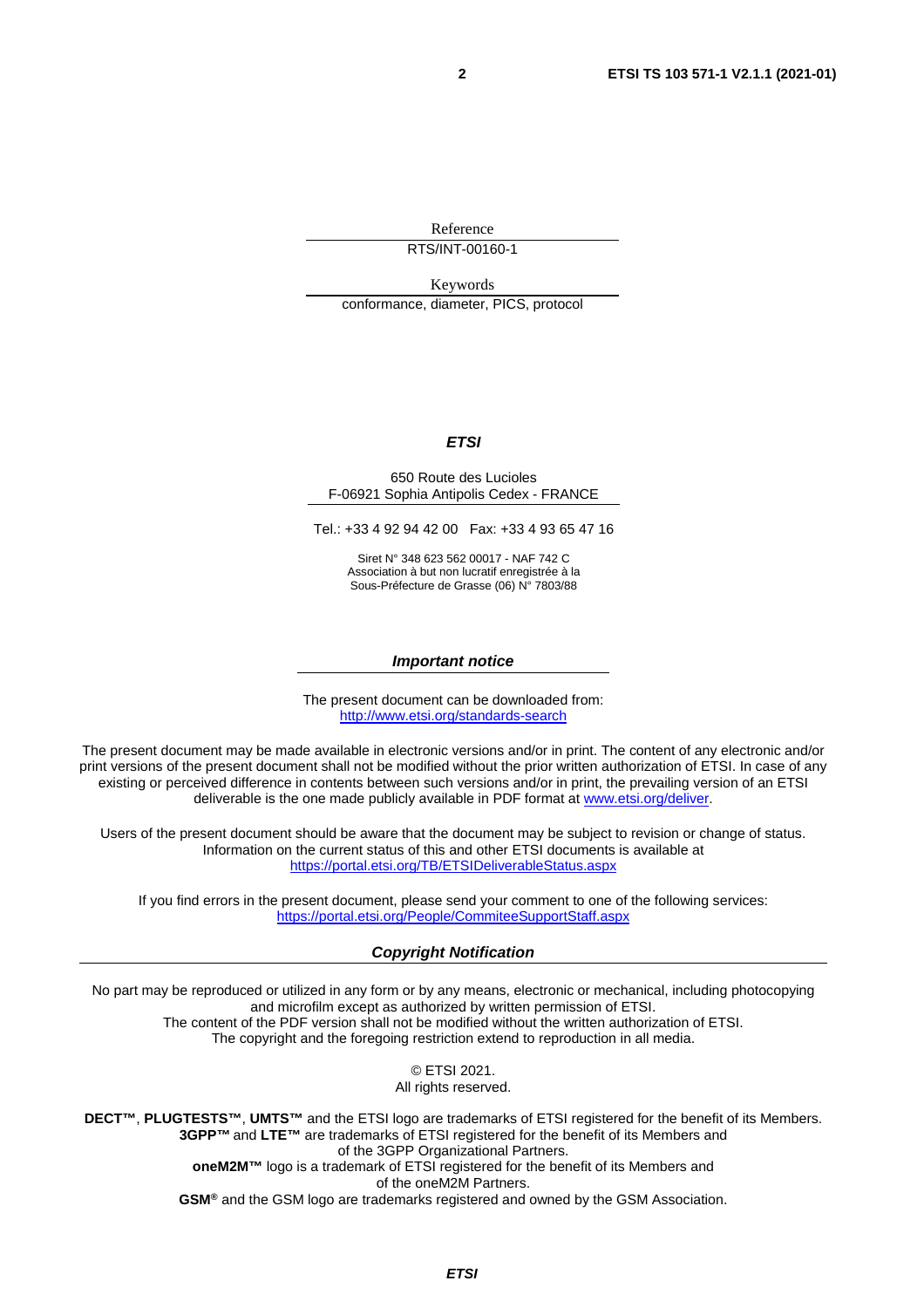# Contents

| 1                                                         |                             |  |
|-----------------------------------------------------------|-----------------------------|--|
| 2<br>2.1<br>2.2                                           |                             |  |
| 3<br>3.1<br>3.2<br>3.3                                    |                             |  |
| 4                                                         |                             |  |
|                                                           | <b>Annex A (normative):</b> |  |
| A.1                                                       |                             |  |
| A.2<br>A.2.1<br>A.2.2<br>A.2.3                            |                             |  |
| A.3<br>A.3.1<br>A.3.2<br>A.3.3<br>A.3.4<br>A.3.5<br>A.3.6 |                             |  |
| A.4                                                       |                             |  |
| A.5                                                       |                             |  |
| A.6<br>A.6.1<br>A.6.2<br>A.6.2.1<br>A.6.3<br>A.6.3.1      |                             |  |
|                                                           |                             |  |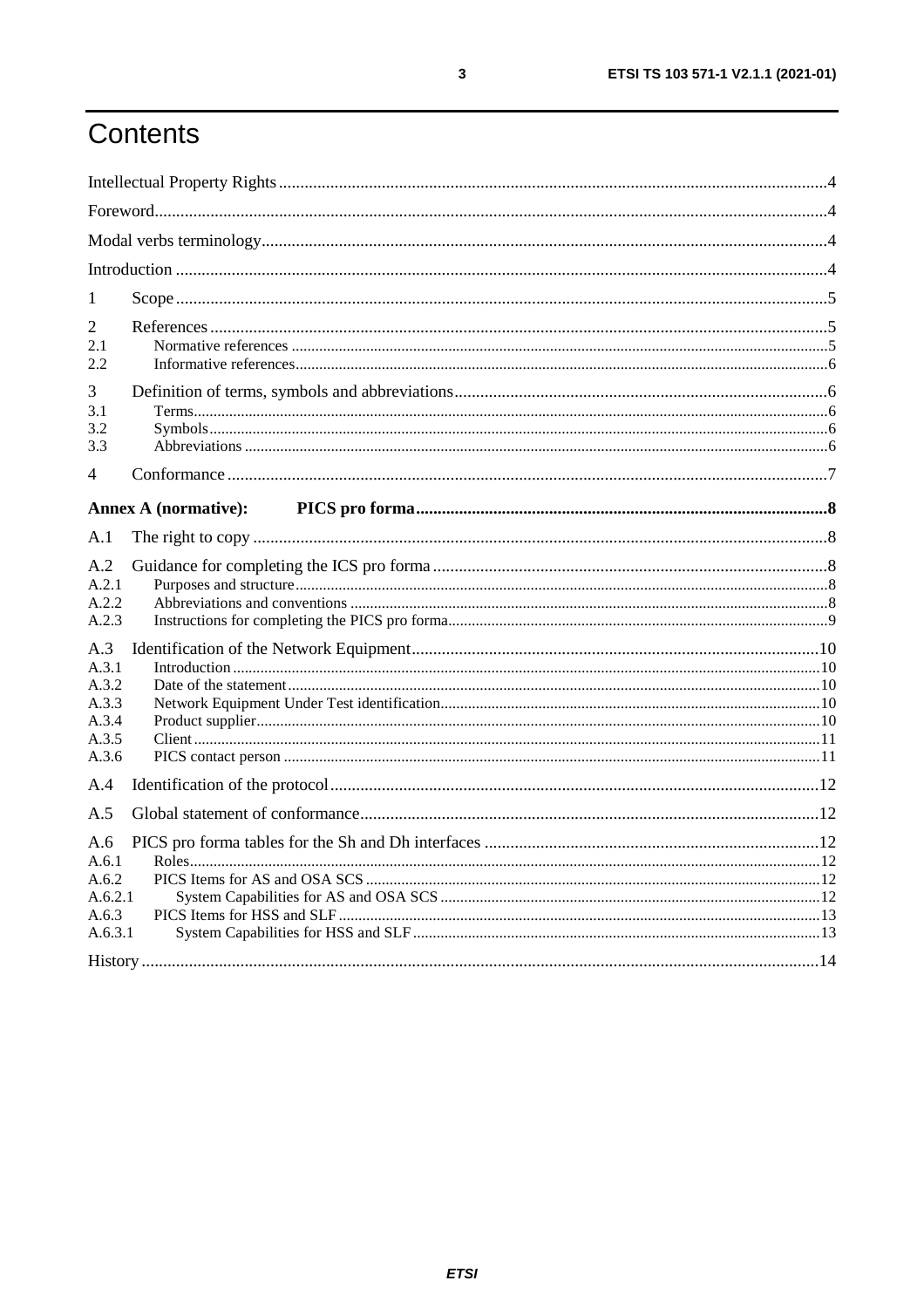# <span id="page-3-0"></span>Intellectual Property Rights

#### Essential patents

IPRs essential or potentially essential to normative deliverables may have been declared to ETSI. The information pertaining to these essential IPRs, if any, is publicly available for **ETSI members and non-members**, and can be found in ETSI SR 000 314: *"Intellectual Property Rights (IPRs); Essential, or potentially Essential, IPRs notified to ETSI in respect of ETSI standards"*, which is available from the ETSI Secretariat. Latest updates are available on the ETSI Web server ([https://ipr.etsi.org/\)](https://ipr.etsi.org/).

Pursuant to the ETSI IPR Policy, no investigation, including IPR searches, has been carried out by ETSI. No guarantee can be given as to the existence of other IPRs not referenced in ETSI SR 000 314 (or the updates on the ETSI Web server) which are, or may be, or may become, essential to the present document.

#### **Trademarks**

The present document may include trademarks and/or tradenames which are asserted and/or registered by their owners. ETSI claims no ownership of these except for any which are indicated as being the property of ETSI, and conveys no right to use or reproduce any trademark and/or tradename. Mention of those trademarks in the present document does not constitute an endorsement by ETSI of products, services or organizations associated with those trademarks.

### Foreword

This Technical Specification (TS) has been produced by ETSI Technical Committee Core Network and Interoperability Testing (INT).

The present document is part 1 of a multi-part deliverable covering the test specifications for the Diameter protocol on the Sh/Dh interface, as identified below:

#### Part 1: "Protocol Implementation Conformance Statement (PICS)";

- Part 2: "Test Suite Structure (TSS) and Test Purposes (TP)";
- Part 3: "Abstract Test Suite (ATS) and partial Protocol Implementation eXtra Information for Testing (PIXIT) pro forma specification".

### Modal verbs terminology

In the present document "**shall**", "**shall not**", "**should**", "**should not**", "**may**", "**need not**", "**will**", "**will not**", "**can**" and "**cannot**" are to be interpreted as described in clause 3.2 of the [ETSI Drafting Rules](https://portal.etsi.org/Services/editHelp!/Howtostart/ETSIDraftingRules.aspx) (Verbal forms for the expression of provisions).

"**must**" and "**must not**" are **NOT** allowed in ETSI deliverables except when used in direct citation.

### Introduction

To evaluate protocol conformance of a particular implementation, it is necessary to have a statement of which capabilities and options have been implemented for a telecommunication specification. Such a statement is called a Protocol Implementation Conformance Statement (PICS).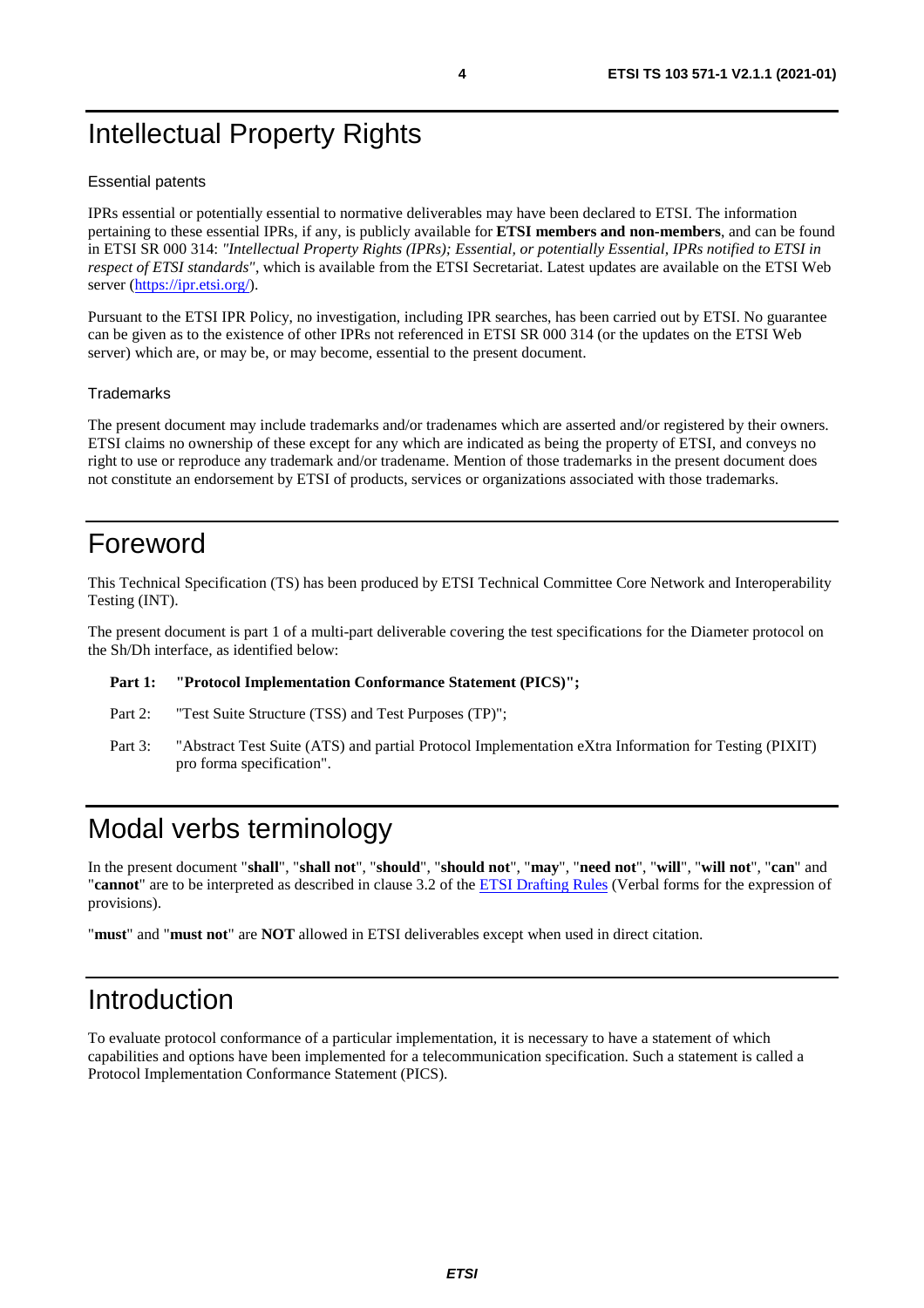# <span id="page-4-0"></span>1 Scope

The present document provides the Protocol Implementation Conformance Statement (PICS) pro forma for the test specifications for the Diameter protocol on the Sh/Dh interfaces as specified in ETSI TS 129 328 [1] and ETSI TS 129 329 [2] in compliance with the relevant requirements and in accordance with the relevant guidance given in ISO/IEC 9646-7 [4] and ETSI ETS 300 406 [\[i.3](#page-5-0)].

The supplier of a protocol implementation which is claimed to conform to ETSI TS 129 328 [1] and ETSI TS 129 329 [2] is required to complete a copy of the PICS pro forma provided in annex A of the present document and is required to provide the information necessary to identify both the supplier and the implementation.

# 2 References

### 2.1 Normative references

References are either specific (identified by date of publication and/or edition number or version number) or non-specific. For specific references, only the cited version applies. For non-specific references, the latest version of the referenced document (including any amendments) applies.

Referenced documents which are not found to be publicly available in the expected location might be found at <https://docbox.etsi.org/Reference/>.

NOTE: While any hyperlinks included in this clause were valid at the time of publication, ETSI cannot guarantee their long term validity.

The following referenced documents are necessary for the application of the present document.

| $\lceil 1 \rceil$ | ETSI TS 129 328 (V15.8.0): "Digital cellular telecommunications system (Phase 2+) (GSM);<br>Universal Mobile Telecommunications System (UMTS); LTE; 5G; IP Multimedia (IM)<br>Subsystem Sh interface; Signalling flows and message contents (3GPP TS 29.328 version 15.8.0)<br>Release 15)". |
|-------------------|----------------------------------------------------------------------------------------------------------------------------------------------------------------------------------------------------------------------------------------------------------------------------------------------|
| $\lceil 2 \rceil$ | ETSI TS 129 329 (V15.2.0): "Digital cellular telecommunications system (Phase 2+) (GSM);<br>Universal Mobile Telecommunications System (UMTS); LTE; Sh interface based on the Diameter<br>protocol; Protocol details (3GPP TS 29.329 version 15.2.0 Release 15)".                            |
| $\lceil 3 \rceil$ | Void.                                                                                                                                                                                                                                                                                        |
| [4]               | ISO/IEC 9646-7: "Information technology -- Open Systems Interconnection -- Conformance<br>testing methodology and framework -- Part 7: Implementation Conformance Statements".                                                                                                               |
| [5]               | Void.                                                                                                                                                                                                                                                                                        |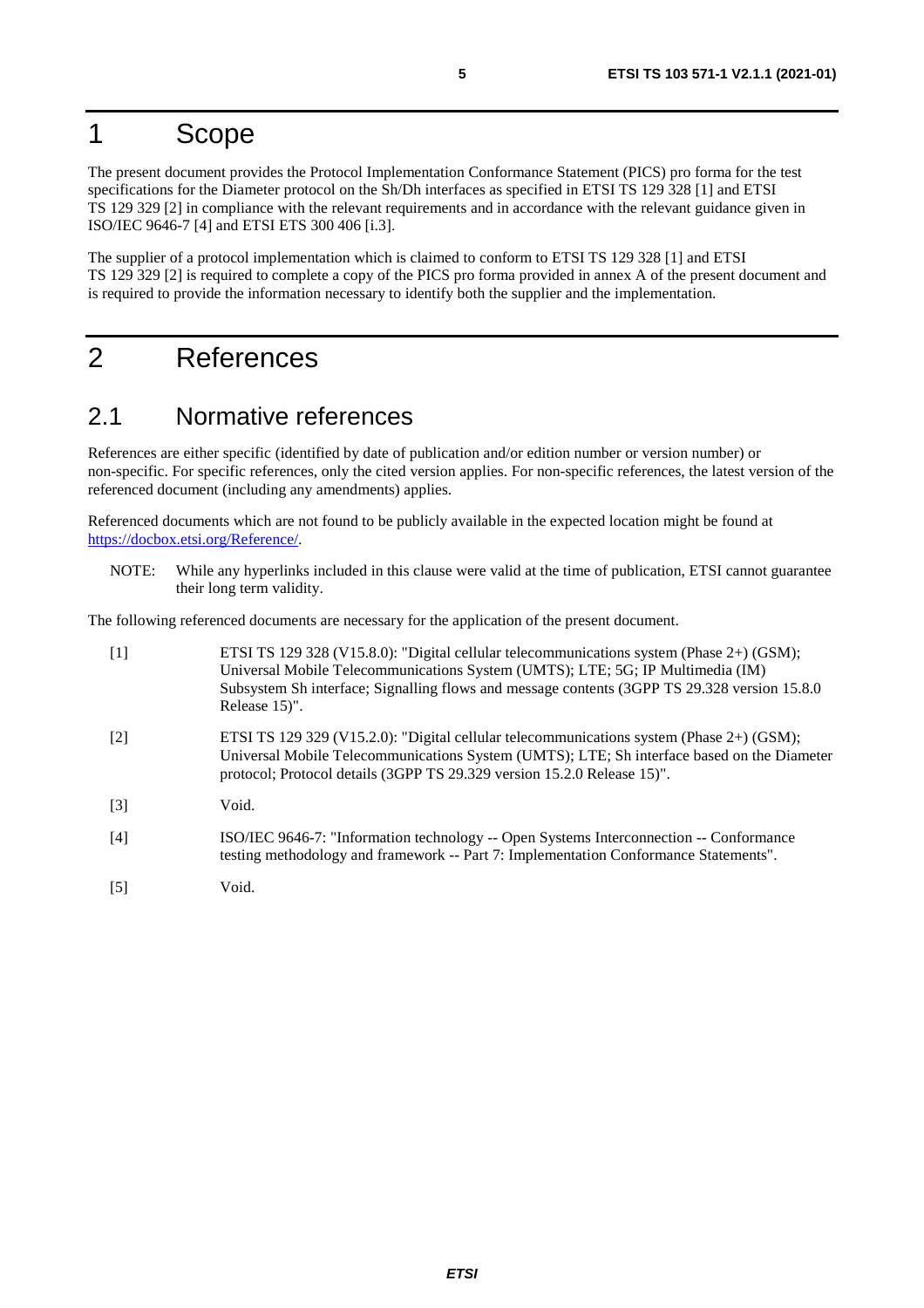### <span id="page-5-0"></span>2.2 Informative references

References are either specific (identified by date of publication and/or edition number or version number) or non-specific. For specific references, only the cited version applies. For non-specific references, the latest version of the referenced document (including any amendments) applies.

NOTE: While any hyperlinks included in this clause were valid at the time of publication, ETSI cannot guarantee their long term validity.

The following referenced documents are not necessary for the application of the present document but they assist the user with regard to a particular subject area.

- [i.1] ETSI TR 121 905 (V10.3.0): "Digital cellular telecommunications system (Phase 2+); Universal Mobile Telecommunications System (UMTS); LTE; Vocabulary for 3GPP Specifications (3GPP TR 21.905 version 10.3.0 Release 10)".
- [i.2] ISO/IEC 9646-1: "Information technology -- Open Systems Interconnection -- Conformance testing methodology and framework -- Part 1: General concepts".
- [i.3] ETSI ETS 300 406: "Methods for testing and Specification (MTS); Protocol and profile conformance testing specifications; Standardization methodology".

### 3 Definition of terms, symbols and abbreviations

### 3.1 Terms

For the purposes of the present document, the terms given in ETSI TS 129 328 [[1\]](#page-4-0), ETSI TS 129 329 [\[2](#page-4-0)] and the following apply:

**PICS pro forma:** document, in the form of a questionnaire, designed by the protocol specifier or conformance test suite specifier, which, when completed for an OSI implementation or system, becomes the PICS

NOTE: See ISO/IEC 9646-1 [i.2].

**Protocol Implementation Conformance Statement (PICS):** statement made by the supplier of an Open Systems Interconnection (OSI) implementation or system, stating which capabilities have been implemented for a given OSI protocol

NOTE: See ISO/IEC 9646-1 [i.2].

**static conformance review:** review of the extent to which the static conformance requirements are met by the IUT, accomplished by comparing the PICS with the static conformance requirements expressed in the relevant standard(s)

NOTE: See ISO/IEC 9646-1 [i.2].

### 3.2 Symbols

Void.

### 3.3 Abbreviations

For the purposes of the present document, the abbreviations given in ETSI TS 129 328 [\[1](#page-4-0)], ETSI TS 129 329 [[2\]](#page-4-0) and ETSI TR 121 905 [i.1] apply.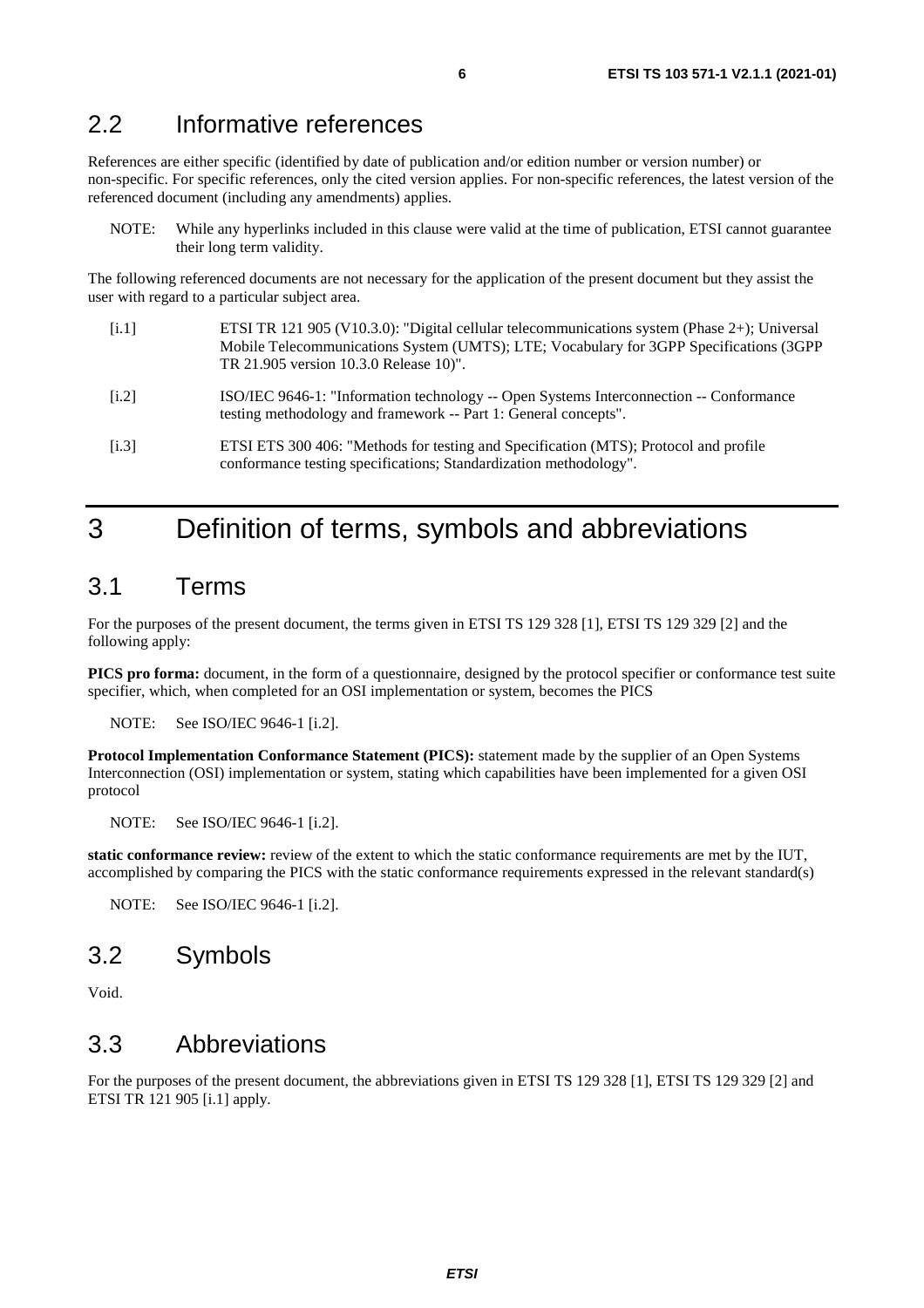# <span id="page-6-0"></span>4 Conformance

A PICS pro forma which conforms to this PICS pro forma specification shall be technically equivalent to annex A, and shall preserve the numbering and ordering of the items in annex A.

A PICS which conforms to this PICS pro forma specification shall:

- a) describe an implementation which claims to conform to ETSI TS 129 328 [\[1](#page-4-0)] and ETSI TS 129 329 [\[2](#page-4-0)];
- b) be a conforming ICS pro forma which has been completed in accordance with the instructions for completion given in clause A.1;
- c) include the information necessary to uniquely identify both the supplier and the implementation.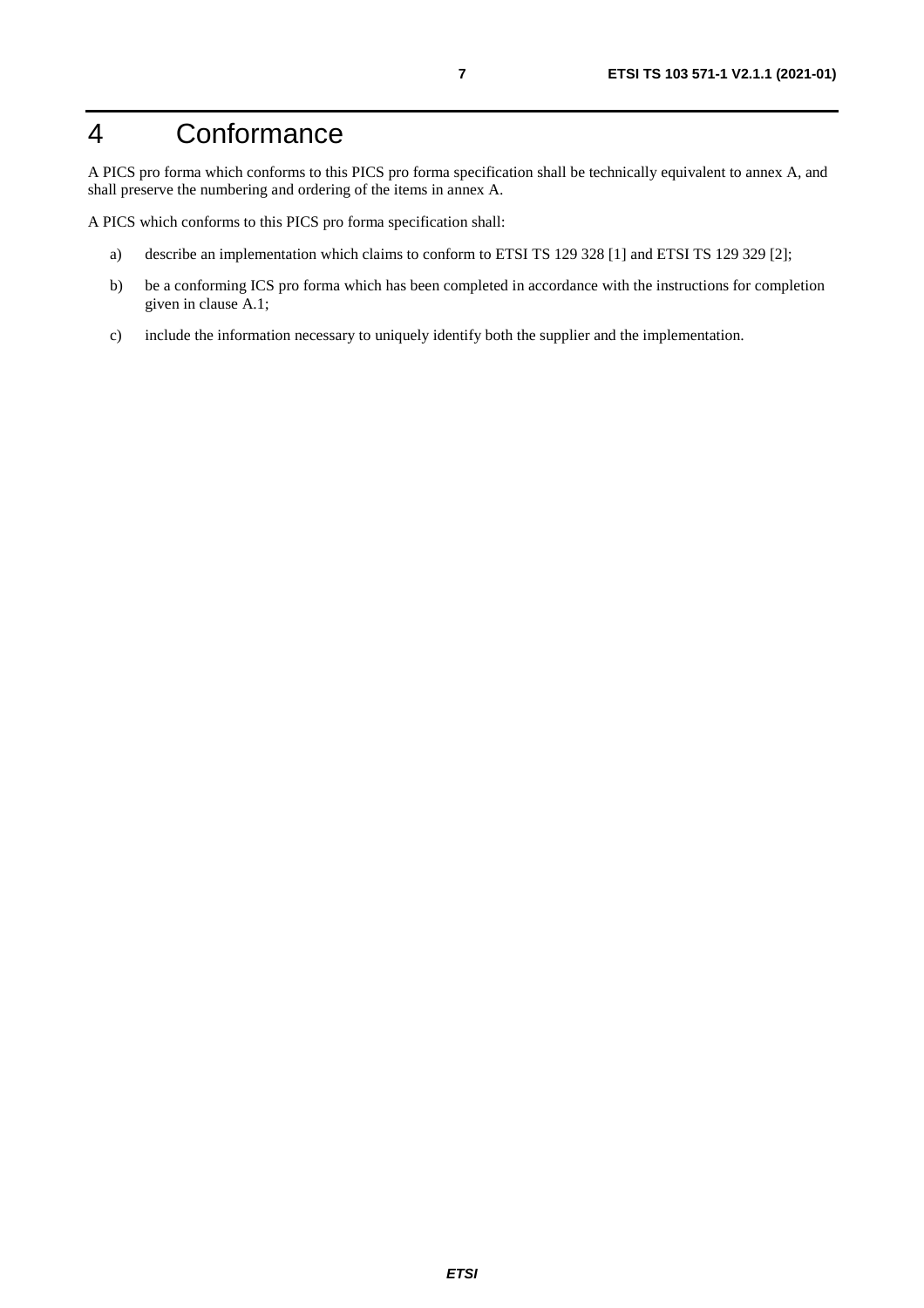# <span id="page-7-0"></span>A.1 The right to copy

Notwithstanding the provisions of the copyright clause related to the text of the present document, ETSI grants that users of the present document may freely reproduce the PICS pro forma in this annex so that it can be used for its intended purposes and may further publish the completed PICS pro forma.

# A.2 Guidance for completing the ICS pro forma

### A.2.1 Purposes and structure

The purpose of this PICS pro forma is to provide a mechanism whereby a supplier of an implementation of the requirements defined in relevant specifications may provide information about the implementation in a standardized manner.

The PICS pro forma is subdivided into clauses for the following categories of information:

- instructions for completing the PICS pro forma;
- identification of the implementation;
- identification of the protocol;
- PICS pro forma tables (for example: Major capabilities, etc.).

### A.2.2 Abbreviations and conventions

This annex does not reflect dynamic conformance requirements but static ones. In particular, a condition for support of a PDU parameter does not reflect requirements about the syntax of the PDU (i.e. the presence of a parameter) but the capability of the implementation to support the parameter.

In the sending direction, the support of a parameter means that the implementation is able to send this parameter (but it does not mean that the implementation always sends it).

In the receiving direction, it means that the implementation supports the whole semantic of the parameter that is described in the related protocol specification.

As a consequence, PDU parameter tables in this annex are not the same as the tables describing the syntax of a PDU in the reference specification.

The PICS pro forma contained in this annex is comprised of information in tabular form in accordance with the guidelines presented in ISO/IEC 9646-7 [[4\]](#page-4-0).

#### Item column

The item column contains a number which identifies the item in the table.

#### Item description column

The item description column describes in free text each respective item (e.g. parameters, timers, etc.). It implicitly means "is <item description> supported by the implementation?".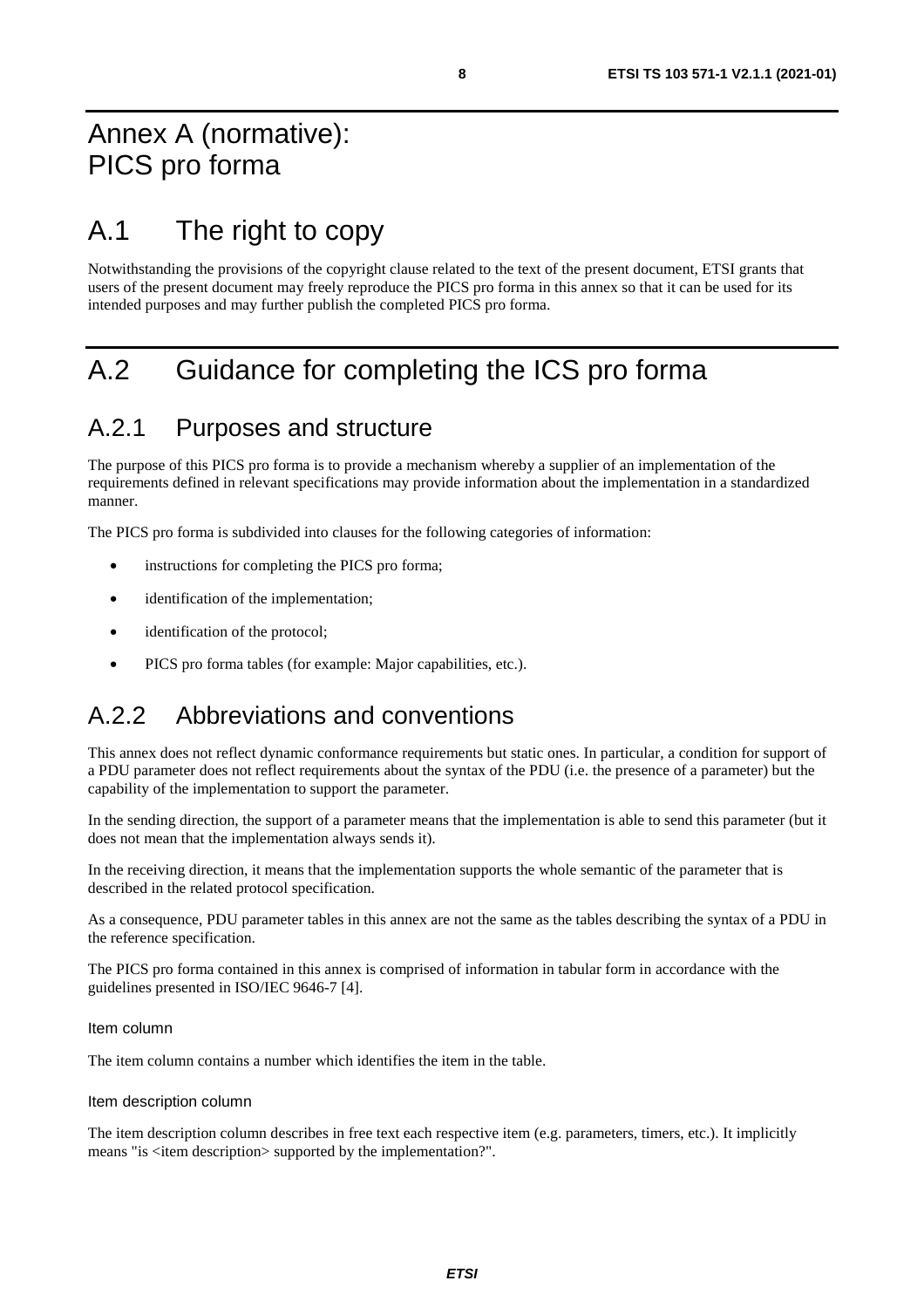<span id="page-8-0"></span>The reference column gives reference to the relevant clauses in core specifications.

#### Status column

The various status used in this annex are in accordance with the rules in table A.1.

#### **Table A.1: Key to status codes**

| <b>Status code</b>     | Status name        | <b>Meaning</b>                                                                                                                                                                                                                                                                                                                                                                                                                                                                                                                                                                                                                                                                                                                                                        |
|------------------------|--------------------|-----------------------------------------------------------------------------------------------------------------------------------------------------------------------------------------------------------------------------------------------------------------------------------------------------------------------------------------------------------------------------------------------------------------------------------------------------------------------------------------------------------------------------------------------------------------------------------------------------------------------------------------------------------------------------------------------------------------------------------------------------------------------|
| m                      | mandatory          | The capability shall be supported. It is a static view of the fact that the<br>conformance requirements related to the capability in the reference<br>specification are mandatory requirements. This does not mean that a given<br>behaviour shall always be observed (this would be a dynamic view), but that it<br>shall be observed when the implementation is placed in conditions where the<br>conformance requirements from the reference specification compel it to do so.<br>For instance, if the support for a parameter in a sent PDU is mandatory, it does<br>not mean that it shall always be present, but that it shall be present according<br>to the description of the behaviour in the reference specification (dynamic<br>conformance requirement). |
| $\Omega$               | optional           | The capability may or may not be supported. It is an implementation choice.                                                                                                                                                                                                                                                                                                                                                                                                                                                                                                                                                                                                                                                                                           |
| n/a                    | not applicable     | It is impossible to use the capability. No answer in the support column is<br>required.                                                                                                                                                                                                                                                                                                                                                                                                                                                                                                                                                                                                                                                                               |
| c. <integer></integer> | conditional        | The requirement on the capability ("m", "o", "n/a") depends on the support of<br>other optional or conditional items. <integer> is the identifier of the conditional<br/>expression.</integer>                                                                                                                                                                                                                                                                                                                                                                                                                                                                                                                                                                        |
| o. <integer></integer> | qualified optional | For mutually exclusive or selectable options from a set. <integer> is the<br/>identifier of the group of options, and the logic of selection of the options.</integer>                                                                                                                                                                                                                                                                                                                                                                                                                                                                                                                                                                                                |

#### Mnemonic column

The Mnemonic column contains mnemonic identifiers for each item.

#### Support column

The support column shall be filled in by the supplier of the implementation. The following common notations, defined in ISO/IEC 9646-7 [\[4\]](#page-4-0), are used for the support column:

| Y or y           | supported by the implementation;                                                                                 |
|------------------|------------------------------------------------------------------------------------------------------------------|
| N or n           | not supported by the implementation;                                                                             |
| $N/A$ , n/a or - | no answer required (allowed only if the status is N/A, directly or after evaluation of a conditional<br>status). |

#### References to items

For each possible item answer (answer in the support column) within the PICS pro forma there exists a unique reference, used, for example, in the conditional expressions. It is defined as the table identifier, followed by a solidus character "/", followed by the item number in the table.

EXAMPLE: A.5/4 is the reference to the answer of item 4 in table A.5.

### A.2.3 Instructions for completing the PICS pro forma

The supplier of the implementation may complete the PICS pro forma in each of the spaces provided. More detailed instructions are given at the beginning of the different clauses of the PICS pro forma.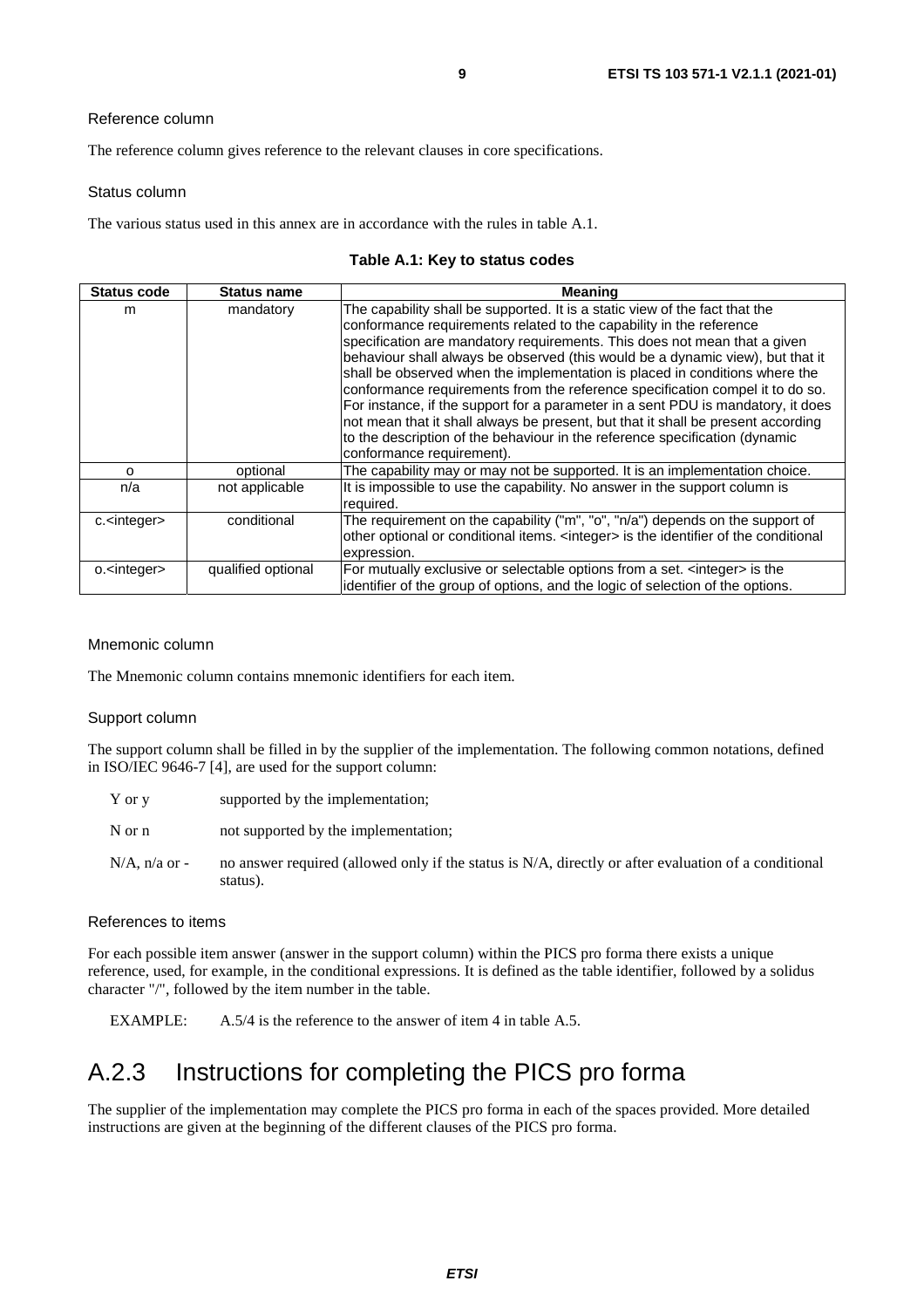#### <span id="page-9-0"></span>Identification of the Network Equipment  $A.3$

#### Introduction  $A.3.1$

Identification of the Network Equipment should be filled in so as to provide as much detail as possible regarding version numbers and configuration options.

The product supplier information and client information should both be filled in if they are different.

A person who can answer queries regarding information supplied in the PICS should be named as the contact person.

#### $A.3.2$ Date of the statement

#### A.3.3 **Network Equipment Under Test identification**

Name:

Hardware configuration:  $\cdots$ Software configuration:

#### **Product supplier**  $A.3.4$

| Name:             |
|-------------------|
| Address:          |
|                   |
| Telephone number: |
| Facsimile number: |
|                   |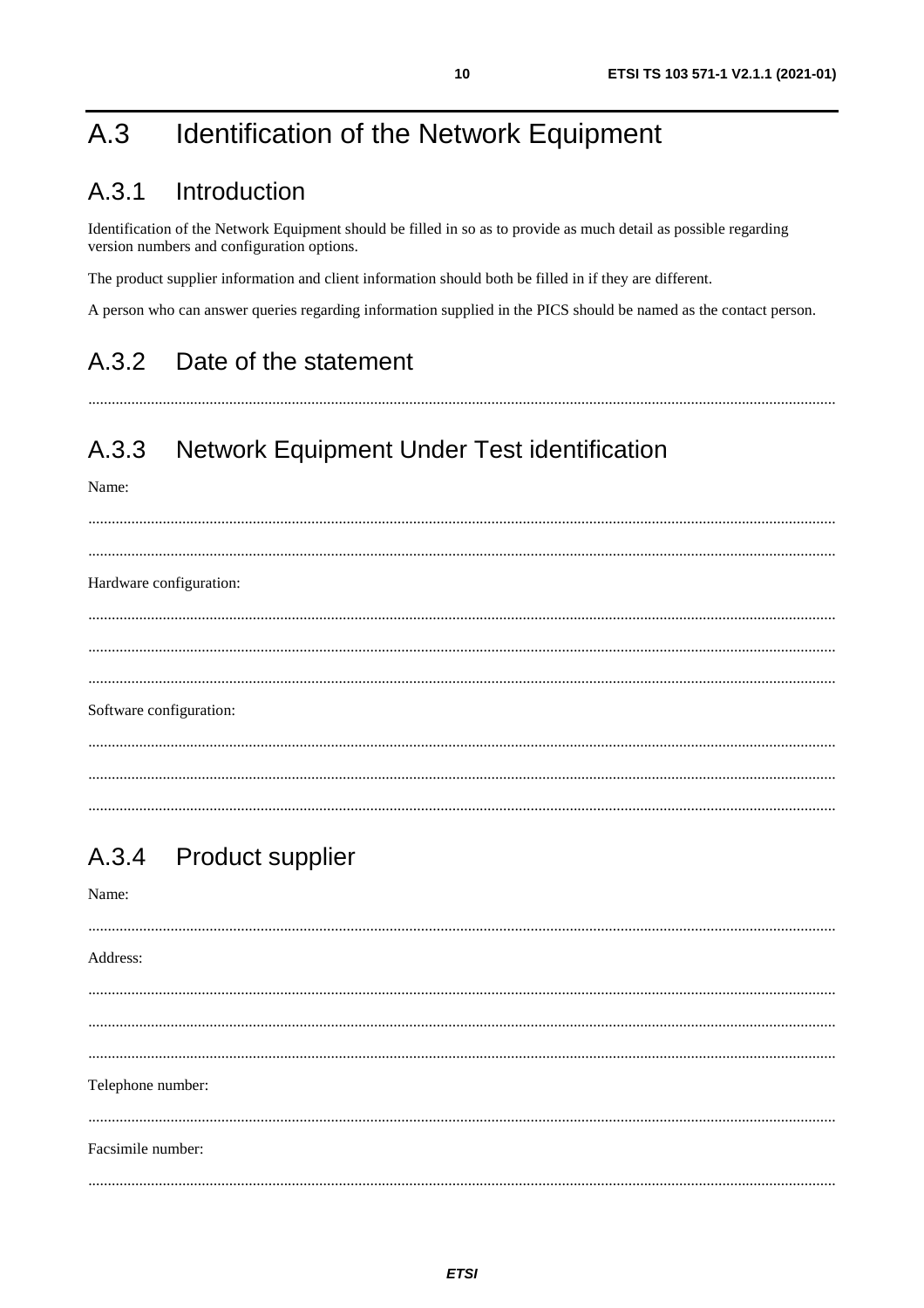#### <span id="page-10-0"></span>E-mail address:

| Additional information: |  |  |
|-------------------------|--|--|
|                         |  |  |
|                         |  |  |
|                         |  |  |

### A.3.5 Client

#### Name:

| Address:                |  |
|-------------------------|--|
|                         |  |
|                         |  |
| Telephone number:       |  |
| Facsimile number:       |  |
| E-mail address:         |  |
| Additional information: |  |
|                         |  |

#### PICS contact person  $A.3.6$

#### Name:

Telephone number: Facsimile number: E-mail address: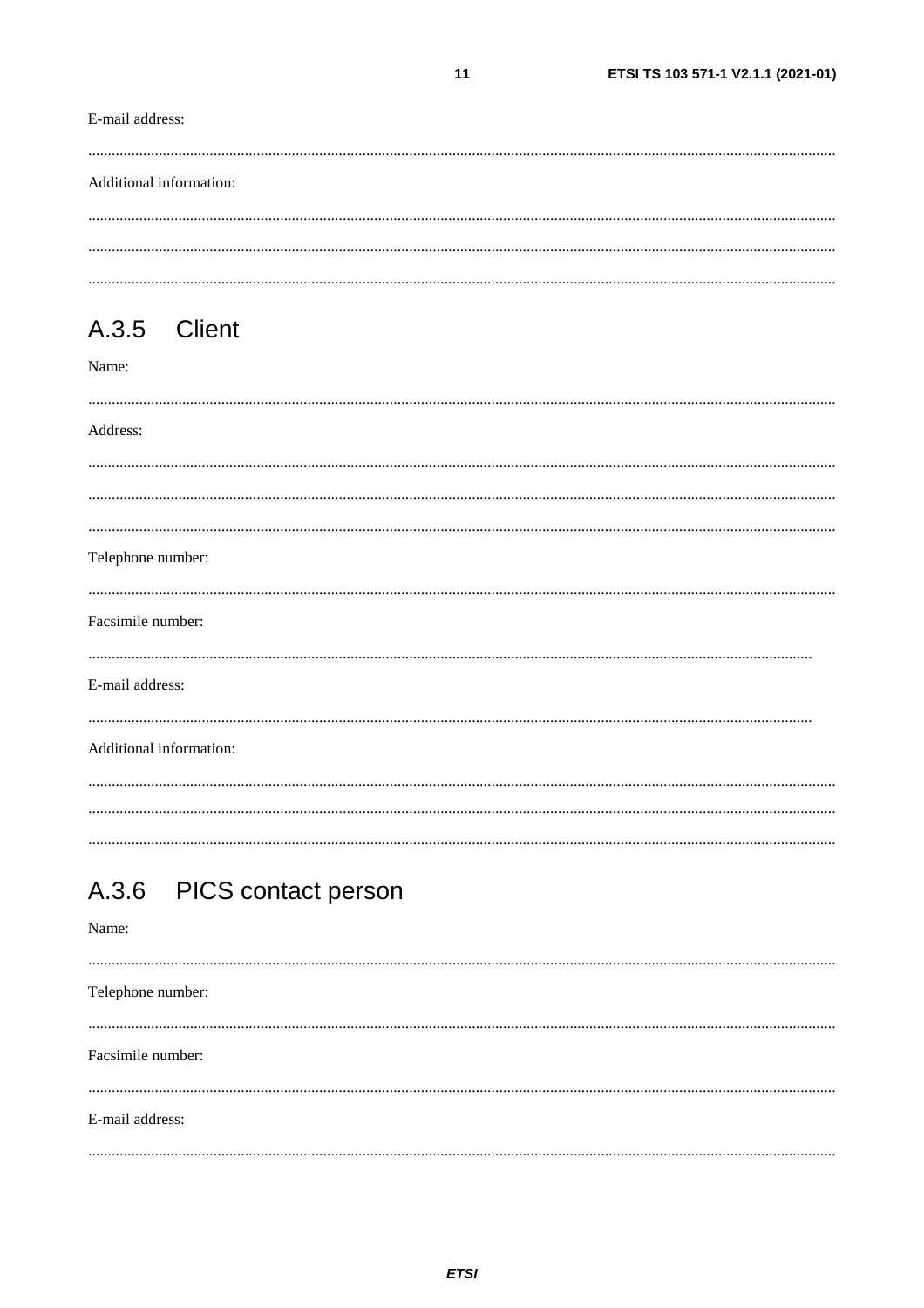<span id="page-11-0"></span>Additional information:

 ............................................................................................................................................................................................... ...............................................................................................................................................................................................

# A.4 Identification of the protocol

This PICS pro forma applies to the following specifications:

- ETSI TS 129 328 [\[1\]](#page-4-0); and
- ETSI TS 129 329 [\[2\]](#page-4-0).

### A.5 Global statement of conformance

The implementation described in this PICS meets all the mandatory requirements of the referenced standard?

#### [ ] **Yes**

#### [ ] **No**

NOTE: Answering "No" to this question indicates non-conformance to the protocol specification. Non-supported mandatory capabilities are to be identified in the PICS, with an explanation of why the implementation is non-conforming. Explanations may be entered in the comments field at the bottom of each table or on attached pages.

In the tabulations which follow, all references are to ETSI TS 129 328 [\[1\]](#page-4-0) unless another numbered reference is explicitly indicated.

# A.6 PICS pro forma tables for the Sh and Dh interfaces

### A.6.1 Roles

#### **Table A.2: Roles**

| <b>Item</b> | <b>Roles</b>                                    | Reference | <b>Status</b> | <b>Support</b> |
|-------------|-------------------------------------------------|-----------|---------------|----------------|
|             | IAS                                             |           | O.1           |                |
|             | <b>OSA SCS</b>                                  |           | 0.1           |                |
|             | <b>IHSS</b>                                     |           | 0.1           |                |
|             | ISLF                                            |           | 0.1           |                |
| $0.1$ :     | At least one of these roles shall be supported. |           |               |                |

### A.6.2 PICS Items for AS and OSA SCS

### A.6.2.1 System Capabilities for AS and OSA SCS

Table A.3 provided in this clause needs only to be completed for AS or OSA SCS implementations, where item A.2/1 or A.2/2 above is supported.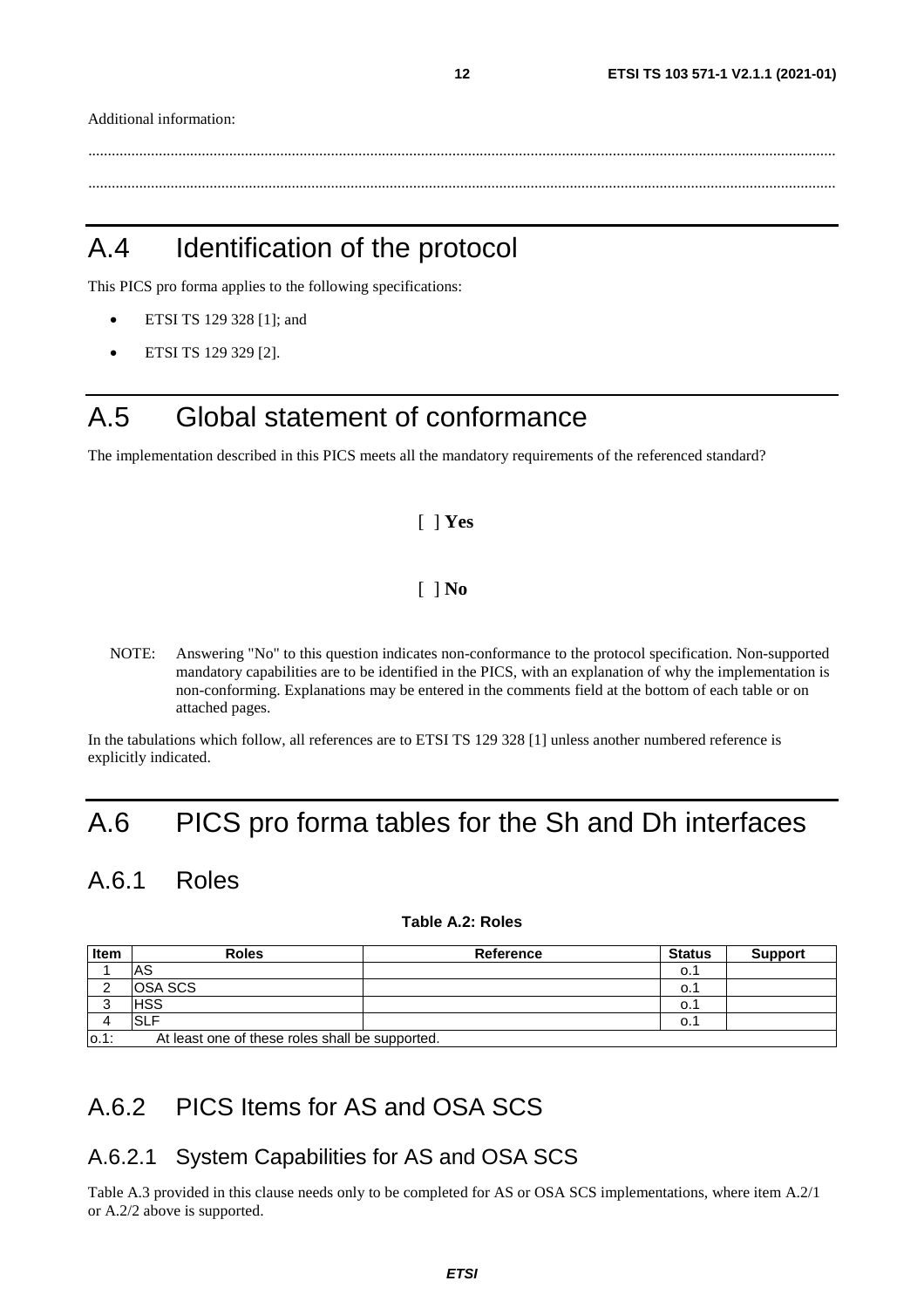<span id="page-12-0"></span>

| <b>Item</b>    | Does the IUT support                           | <b>Reference of ETSI</b><br>TS 129 328 [1]                                                        | <b>Status</b> | <b>Support</b> |
|----------------|------------------------------------------------|---------------------------------------------------------------------------------------------------|---------------|----------------|
|                | User data handling procedures                  |                                                                                                   |               |                |
|                | Data read (Sh-Pull)?                           | 6.1.1                                                                                             | m             |                |
| $\overline{2}$ | Data Update (Sh-Update)?                       | 6.1.2                                                                                             | m             |                |
| 3              | Subscription to notifications (Sh-Subs-Notif)? | 6.1.3                                                                                             | m             |                |
| 4              | Notifications (Sh-Notif)?                      | 6.1.4                                                                                             | m             |                |
| Features       |                                                |                                                                                                   |               |                |
| 5              | <b>Notif- Eff feature?</b>                     | 6.1.1.1 item 5<br>6.1.3.1 items 7, 8 and 10<br>6.1.4.1 paragraphs 3 and 4                         | $\Omega$      |                |
| 6              | Update-Eff feature?                            | Table 6.1.2.2 rows 4, 5<br>$6.1.1.2$ item 4c. and after<br>numbered list<br>$6.1.4.1$ paragraph 4 | O             |                |
| 7              | Update-Eff-Enhance feature?                    | Table 6.1.2.2 row 4                                                                               | O             |                |
| 8              | Additional-MSISDN feature?                     | 7.6.9, 7.6.9A                                                                                     | O             |                |
| Other          |                                                |                                                                                                   |               |                |
| 9              | Diameter overload control mechanism?           | Annex F                                                                                           | O             |                |

#### **Table A.3: System Capabilities for AS and OSA SCS**

# A.6.3 PICS Items for HSS and SLF

### A.6.3.1 System Capabilities for HSS and SLF

Table A.4 provided in this clause needs only to be completed for HSS implementations, where item A[.2](#page-11-0)/3 or A[.2](#page-11-0)/4 above is supported.

| <b>Item</b>    | Does the IUT support                           | <b>Reference of ETSI</b><br>TS 129 328 [1]                                                      | <b>Status</b> | <b>Support</b> |
|----------------|------------------------------------------------|-------------------------------------------------------------------------------------------------|---------------|----------------|
|                | User data handling procedures                  |                                                                                                 |               |                |
|                | Data read (Sh-Pull)?                           | 6.1.1                                                                                           | m             |                |
| 2              | Data Update (Sh-Update)?                       | 6.1.2                                                                                           | m             |                |
| 3              | Subscription to notifications (Sh-Subs-Notif)? | 6.1.3                                                                                           | m             |                |
| $\overline{4}$ | Notifications (Sh-Notif)?                      | 6.1.4                                                                                           | m             |                |
| Features       |                                                |                                                                                                 |               |                |
| 5              | <b>Notif- Eff feature?</b>                     | 6.1.1.1 item 5<br>6.1.3.1 items 7, 8 and 10<br>6.1.4.1 paragraphs 3 and 4                       | $\Omega$      |                |
| 6              | Update-Eff feature?                            | Table 6.1.2.2 rows 4, 5<br>$6.1.1.2$ item 4c, and after<br>numbered list<br>6.1.4.1 paragraph 4 | $\Omega$      |                |
|                | Update-Eff-Enhance feature?                    | Table 6.1.2.2 row 4                                                                             | O             |                |
| 8              | Additional-MSISDN feature?                     | 7.6.9, 7.6.9A                                                                                   | o             |                |
| Other          |                                                |                                                                                                 |               |                |
| 9              | Diameter overload control mechanism?           | Annex F                                                                                         | $\Omega$      |                |

#### **Table A.4: System Capabilities for HSS and SLF**